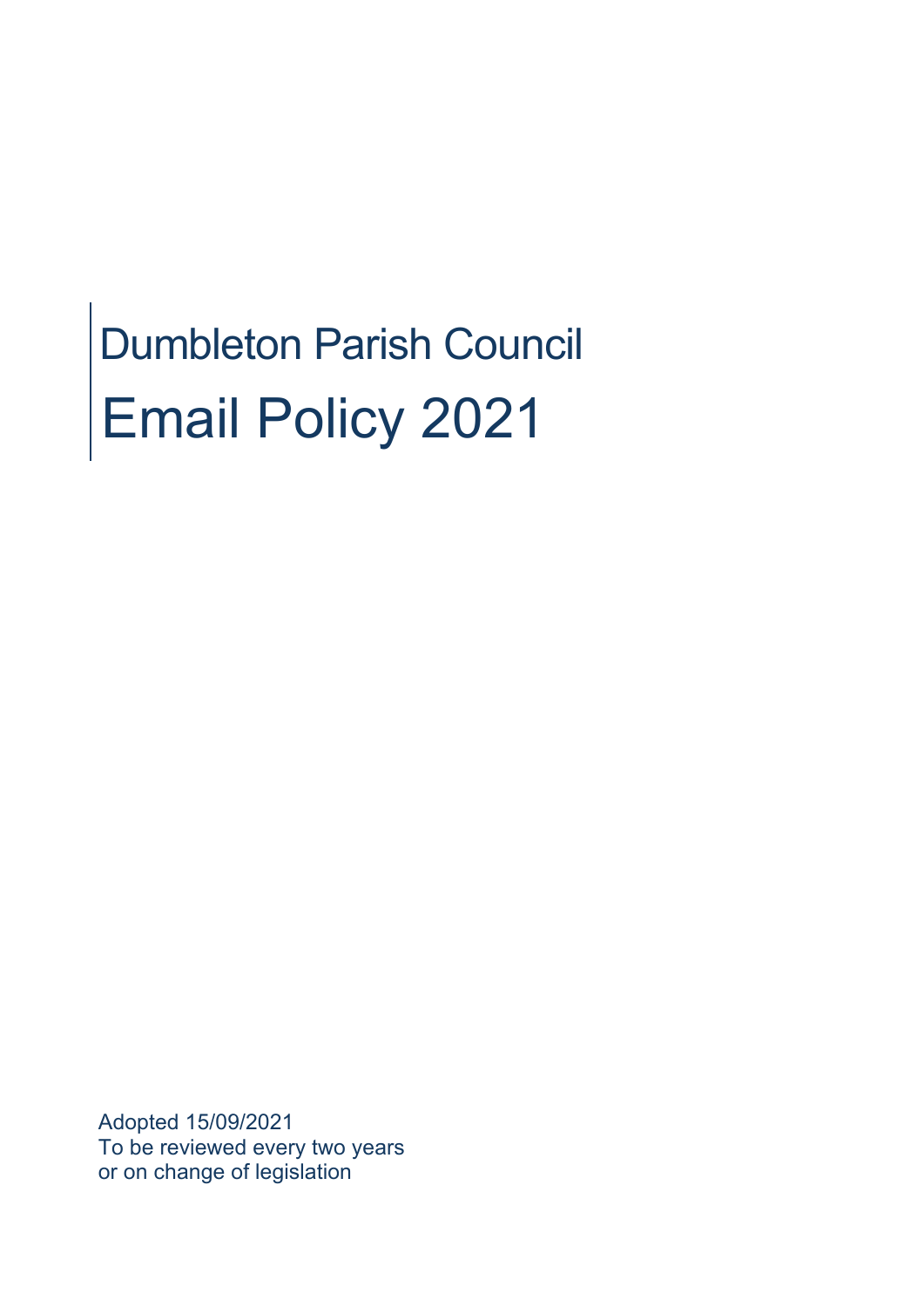# **CONTENTS**

| Introduction |                                                                      | $\overline{c}$ |
|--------------|----------------------------------------------------------------------|----------------|
| 1.           | Scope                                                                | 2              |
| 2.           | <b>Policy Statement</b>                                              | $\overline{a}$ |
| 3.           | Use of Email Facilities                                              | $\overline{c}$ |
| 4.           | <b>General Guidance</b>                                              | 3              |
| 5.           | <b>Business Use</b>                                                  | 4              |
| 6.           | Inappropriate Use                                                    | 4              |
| 7.           | Accidental Access to Inappropriate Material                          | 5              |
| 8.           | Monitoring                                                           | 5              |
| 9.           | Responsible Officer                                                  | 5              |
| 10.          | Electronic Working and Receipt of Agendas and Supporting Information | 5              |
| 11.          | Terms and Conditions of Use                                          | 6              |
| 12.          | Good Practice                                                        | 7              |
| 13.          | Setting Up and Closing an Email Account                              | 7              |
| 14.          | <b>Restriction of Email Service</b>                                  | 7              |
| 15.          | <b>Disclaimer Wording</b>                                            | 8              |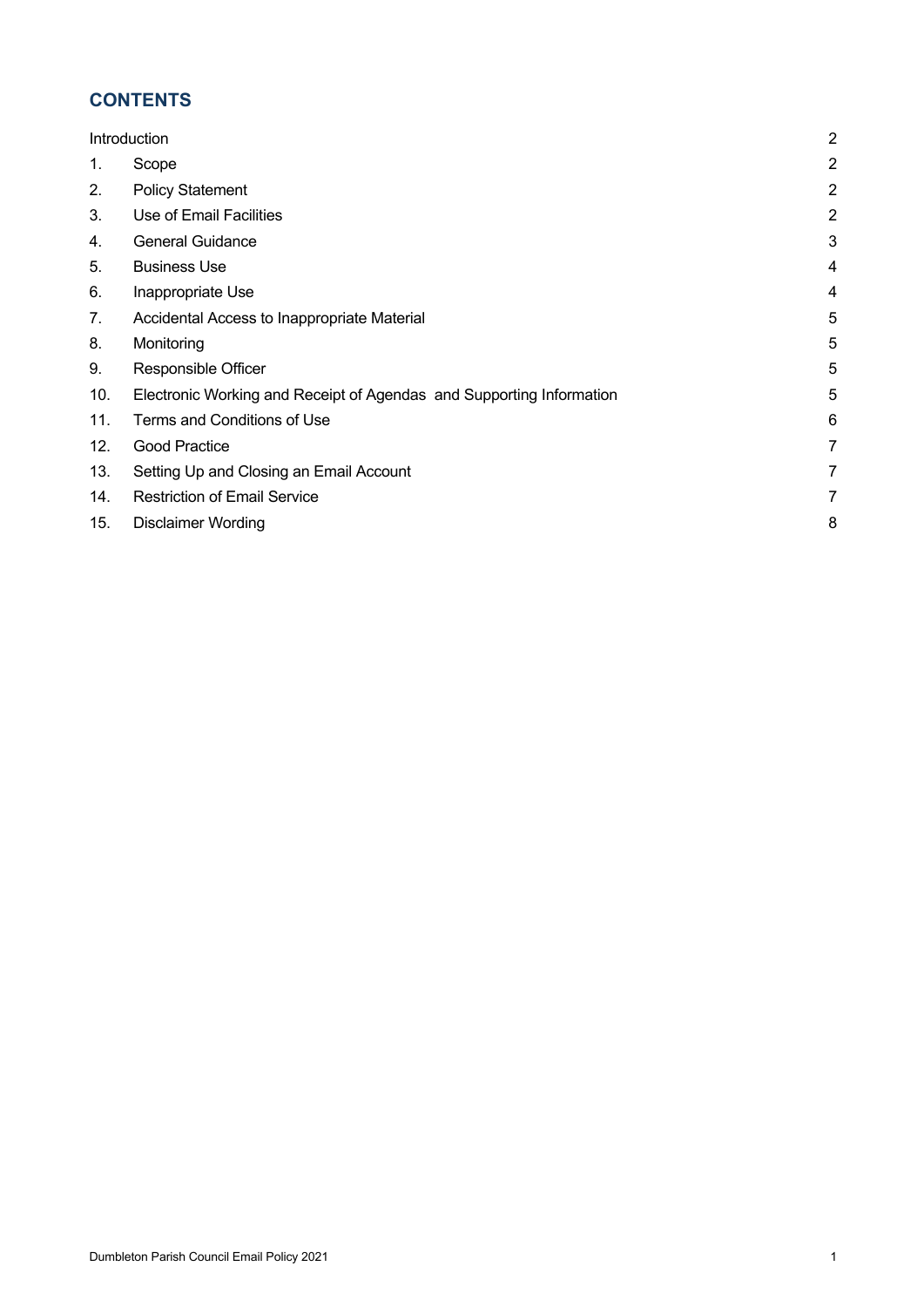# **INTRODUCTION**

This Council has agreed that all councillors, employees, volunteers and any other person who is directly connected with the council will use the adopted official email addresses for ALL Parish Council email communications.

No councillors, employees, volunteers and any other person who is directly connected with the council will use any other email address (including any personal email address) for ANY Parish Council email communications.

This Parish Council acknowledges the Information Commissioners Office Guidance on use of emails and personal emails in "Bring Your Own Devices" and has opted to exceed the standards suggested by adopting a unified email address system.

This has been agreed as under the Freedom of Information Act, the Data Protection Acts and the General Data Protection Regulations ALL email accounts that contain council emails may be inspected by a competent authority. This will ensure full compliance with the need to compromise personal information.

The council believes this is the most efficient and effective way of working together and keeping in touch with the community but before you can make use of this facility, there are some things you need to know.

Except for the Chairman, you have been provided with an email account in the form of *firstinitialsurname@dumbleton-parish-council.org.uk* specifically for your work with the Parish Council.

The Chairman's email is *chairman@dumbleton-parish-council.org.uk*. Use of this generic address ensures continuity and access when the incumbent changes.

# **1. SCOPE**

1.1. This Policy applies to elected members, employees, volunteers and any other person who is directly connected to Dumbleton Parish Council.

#### **2. POLICY STATEMENT**

- 2.1. Dumbleton Parish Council encourages the effective use of email.
- 2.2. Such use must always be lawful and must not compromise the Council's information and the Clerk's systems.
- 2.3. All users must ensure that their use of email will not adversely affect the Council or its business and not damage the Council's or its employees' reputations or otherwise violate any of the Council's policies.

#### **3. USE OF EMAIL FACILITIES**

- 3.1. All users must use email responsibly. Dumbleton Parish Council reserves the right to take disciplinary or legal action against any person who fails to comply with this policy.
- 3.2. All users must accept and agree that communications both to and from the Council via email may be monitored for the purpose of ensuring appropriate use of this methodology.
- 3.3. Users should also be aware that deleted emails may still be accessible from back-up procedures.
- 3.4. All email correspondence is subject to Data Protection and Freedom of Information and should only be used for communication of a Council nature not personal.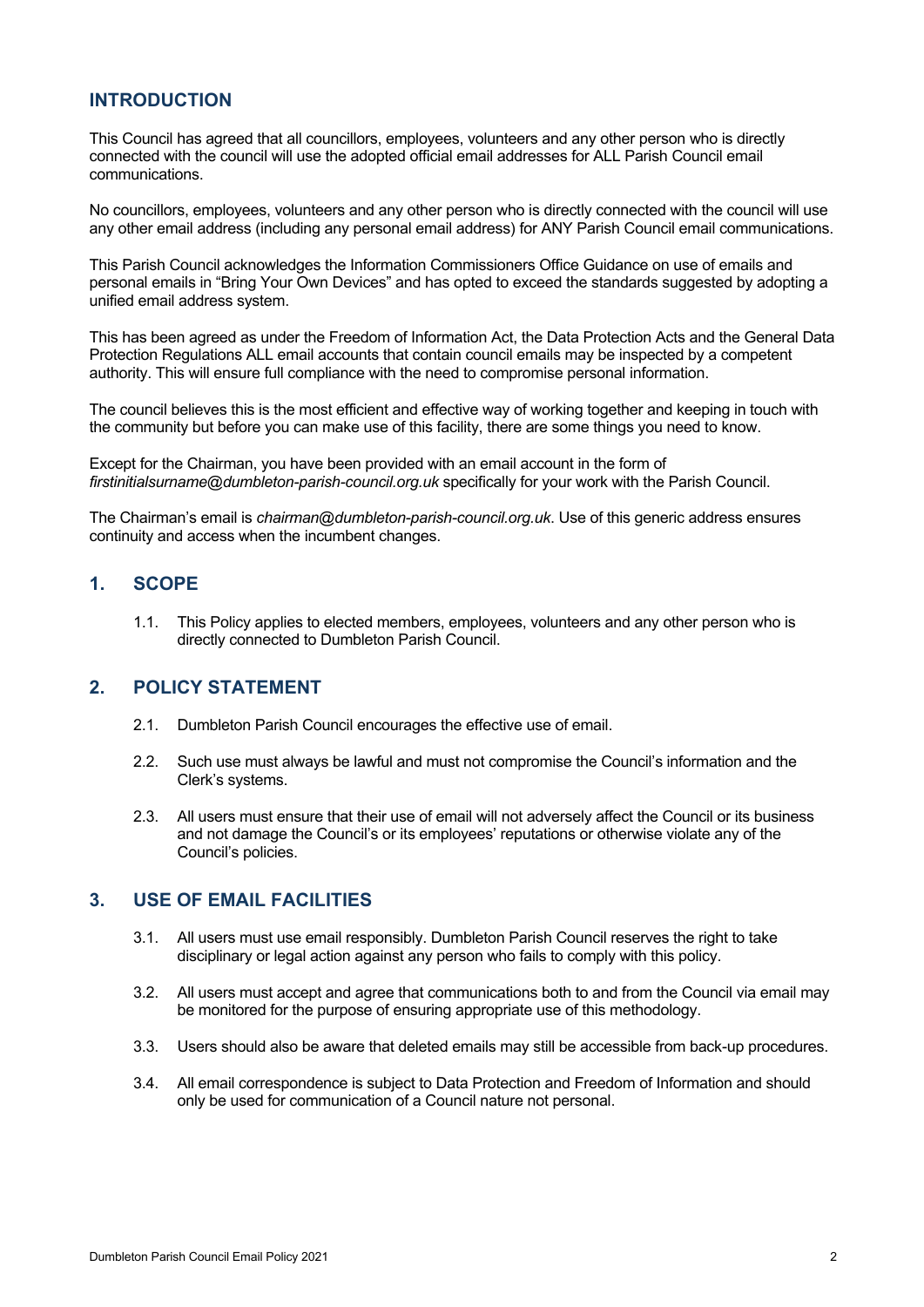# **4. GENERAL GUIDANCE**

- 4.1. Do not use email to make decisions or influence decisions that should be made at a meeting of the council. Standing Orders and the Code of Conduct are clear on the rules of debate and you should check them if you are in any doubt.
- 4.2. The law does not allow councillors to act independently, and you should make sure that you do not imply that the content of your email represents the opinion or policy of the council as a whole. As an individual, you can think, say and write what you like, but as a councillor, your view can only be the view of the whole council.
- 4.3. When you use the parish account to send an email, the recipient can be excused for thinking it is an 'official' communication sent on behalf of the council. You should be particularly careful if you are agreeing to do something as it may be seen as a commitment by the Parish Council.
- 4.4. Your parish emails are not confidential. Emails are subject to Freedom of Information so please ensure all communication is appropriate to the businesses transacted and does not cause embarrassment or contravene the ethics of a person or the Council as a corporate body.
- 4.5. No disclaimer will help if you send an email that contains illegal, offensive, obscene, racist, abusive material or libellous, defamatory or discriminative material which may bring the council into disrepute.
- 4.6. The only person who can author an official email is the Clerk who writes on your behalf to give the Council's views. Sometimes there will be good practical reasons why these official emails should be sent or forwarded from a Councillor's account. Normally it will be because you have been asked to do so, but if there is any doubt about your authority to write or send such an email, please check with the Clerk first.
- 4.7. Messages sent to groups of people must be relevant to all concerned and if not to Council Officers or fellow Councillors please ensure you refer to the General Data Protection Regulations 2018 with regards to sharing of data which includes email addresses.
- 4.8. Councillors are required to check their emails on a regular basis to ensure they do not miss any valuable communications that will now take precedent as the Council's referred method of contact.
- 4.9. The Clerk may, from time to time, choose to operate a filtering system in order to monitor offensive or clearly inappropriate material and may quarantine any messages in that category.
- 4.10. Page 4 of this policy provides the terms and conditions for the dumbleton-parish-council.org.uk domain. By using the Parish Council's email address, you are agreeing to abide by them so please make sure you understand the rules.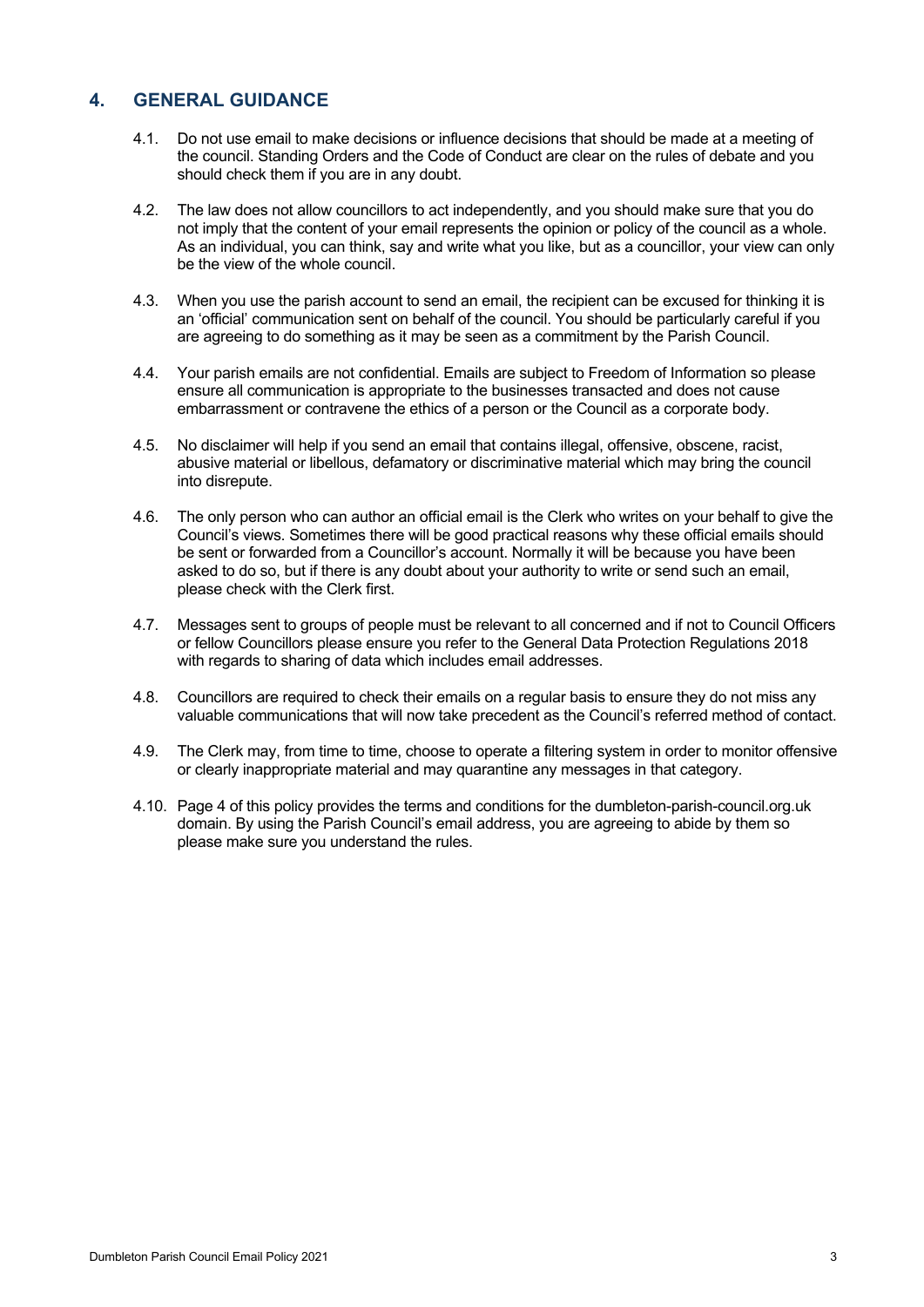# **5. BUSINESS USE**

- 5.1. The Clerk has the sole authority to purchase or acquire goods or services on behalf of the Council via email. Users are informed that email messages have the same status in law as written correspondence and are subject to the same legal implications, e.g. may be required to be disclosed in Court.
- 5.2. Users are required to apply the same high standards to emails as those applied to written correspondence. Email inboxes must be checked regularly to ascertain all correspondence within that system.
- 5.3. All users must comply with the relevant licence terms and conditions when copying and/or downloading material. Users accept that there is no guarantee of delivery of emails unless acceptance of delivery is requested of the recipient.
- 5.4. Please ensure that when responding to emails you consider any personal data included to ensure that it is not against the General Data Protection Regulations 2018 and the Freedom of Information Act 2011.
- 5.5. If a member of the public contacts a Councillor direct via email, you must ensure that you speak to the Clerk in the first instance regarding a response. No single Councillors has the responsibility to respond on behalf of the Council unless so directed at a meeting. All correspondence must be copied to the Clerk to ensure that the correct information is given and does not contravene, GDPR, FOI or policy.

#### **6. INAPPROPRIATE USE**

- 6.1. Users must not use email to abuse or inflame others or to harass or threaten anyone. Responding to abuse/bullying, harassment or threatening will not be accepted as an excuse for inappropriate language and/or behaviour.
- 6.2. Recipients of abusive/bullying or threatening emails related to the business of the Council must immediately inform the Clerk or Chairman.
- 6.3. Users must not send emails containing obscene, abusive or profane language.
- 6.4. Users must not send, access, display, download, copy or circulate information containing stories, jokes, anecdotes or other material that contain:
	- i. pornography or sexually orientated images
	- ii. gambling
	- iii. gaming (playing computer games)
	- iv. promotion of unlawful discrimination of any kind
	- v. promotion of racial or religious hatred
	- vi. threats including the promotion of violence
	- vii. fraudulent or illegal material promotion of illegal and/or unlawful acts
	- viii. information considered to be offensive, inappropriate or disrespectful to others
	- ix. unauthorised and copyrighted material including music.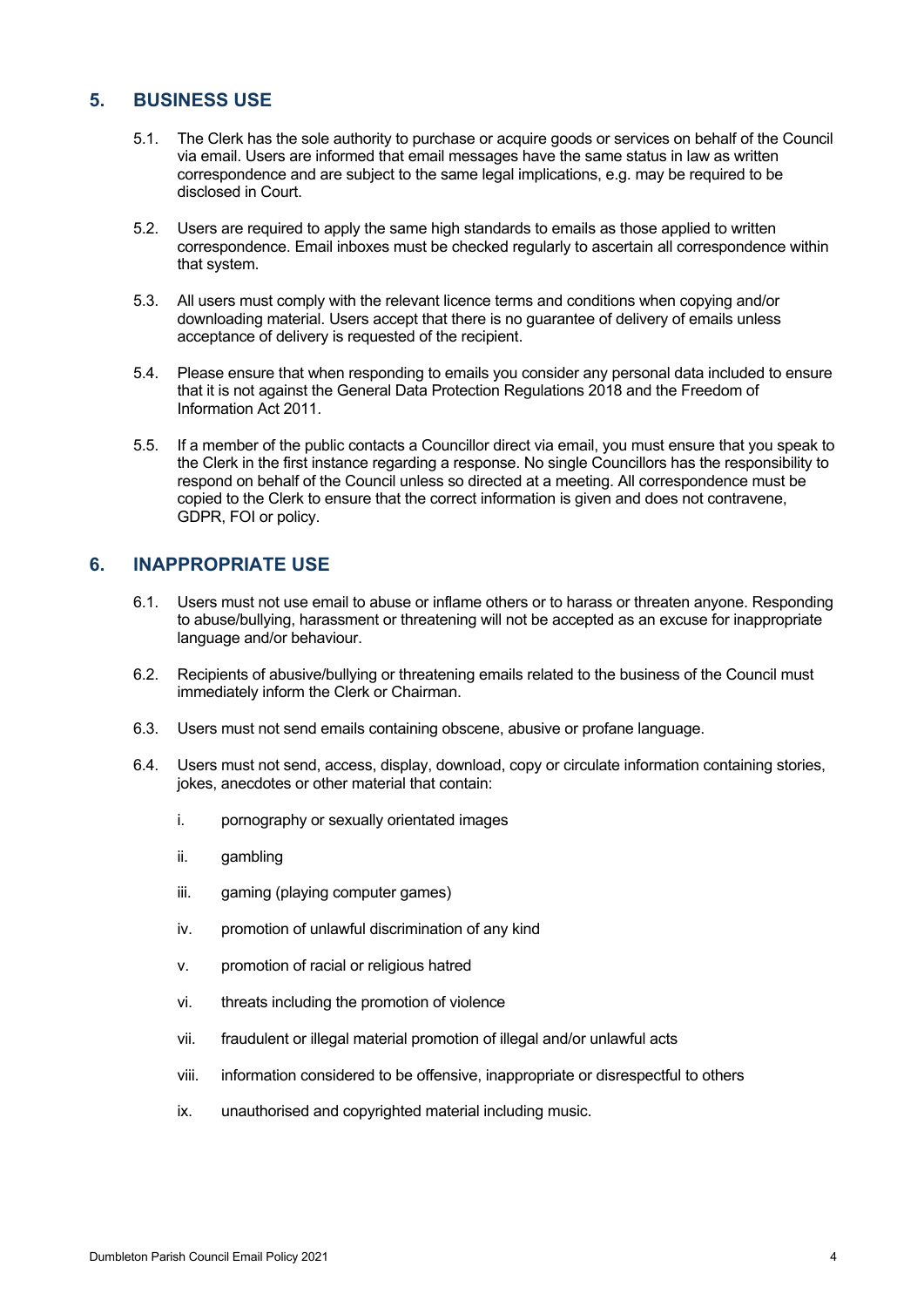- 6.5. Dumbleton Parish Council will report to the police all known incidents in which users intentionally send or receive emails containing the following:
	- i. images of child pornography or child abuse
	- ii. adult material/pornography that breaches the Obscene Publications Acts (1959 & 1964)
	- iii. criminally racist material
- 6.6. Users must not send, receive or disseminate proprietary data or any confidential information belonging to Dumbleton Parish Council to or from a third party unless authorised.

#### **7. ACCIDENTAL ACCESS TO INAPPROPRIATE MATERIAL**

7.1. If inappropriate material is accessed accidentally, users must report this immediately to the Chairman. It can then be taken into account as part of the Council's monitoring procedure.

#### **8. MONITORING**

8.1. Serious breaches of this policy by a Council employee will amount to gross misconduct and may result in dismissal. Serious breaches of this policy by councillors, members of the public or members of any other organisation or company will result in legal or police action.

#### **9. RESPONSIBLE OFFICER**

9.1. The Clerk will be responsible for the administration of this policy on behalf of Dumbleton Parish Council and will report breaches to the Chairman of the Council for advice about further action.

#### **10. ELECTRONIC WORKING AND RECEIPT OF AGENDAS AND SUPPORTING INFORMATION**

- 10.1. Dumbleton Parish Council sends all its agendas and supporting paperwork to designated secure Parish Council email domains as a PDF or Microsoft Word file. Generally, files will be received three clear days prior to the meeting.
- 10.2. It is the responsibility for the Councillor to check their emails to confirm receipt.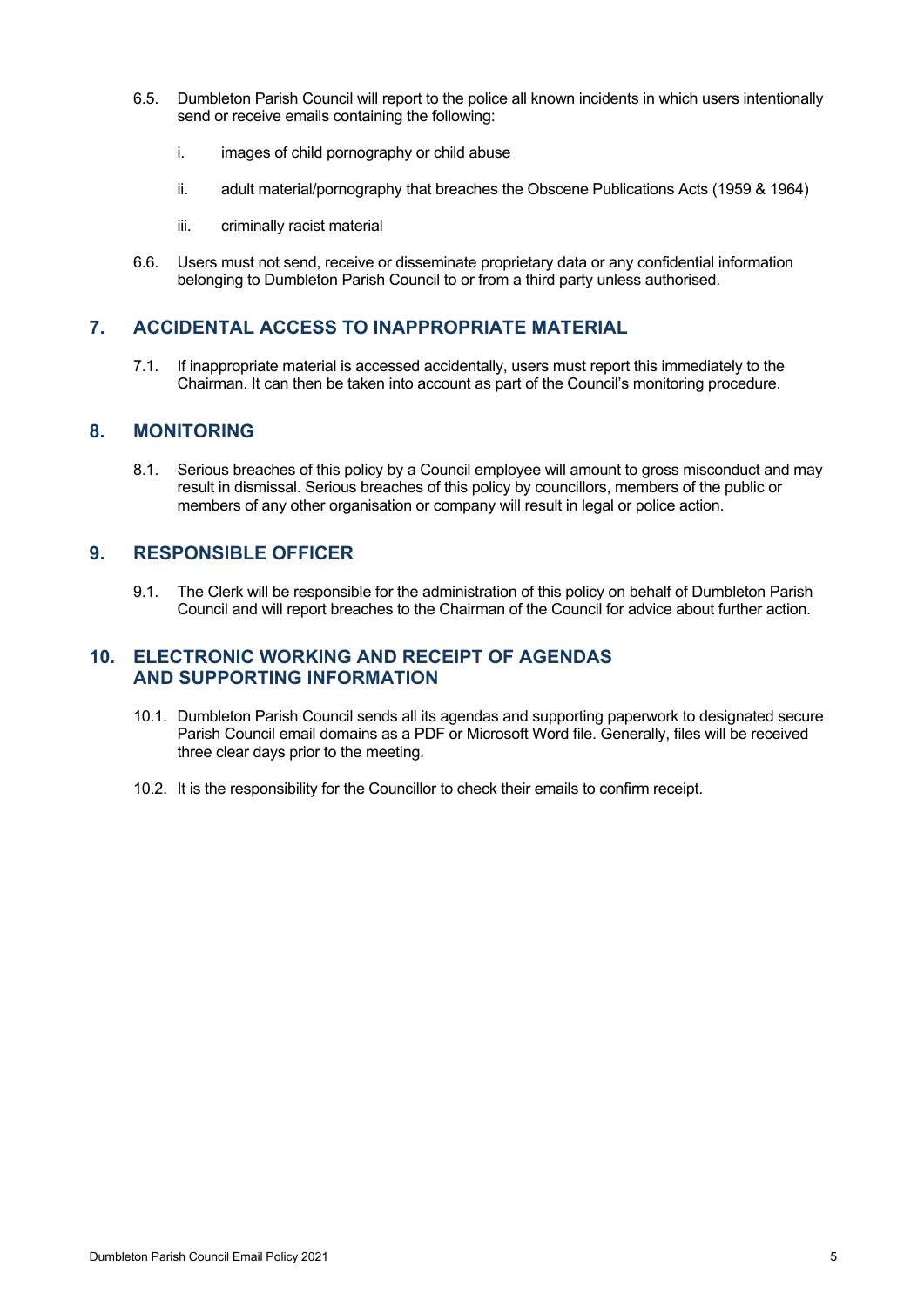# **11. TERMS AND CONDITIONS OF USE**

- 11.1. Whereas Dumbleton Parish Council (the Council) is the licensee of the domain *dumbleton-parishcouncil.org.uk* (the Domain) it authorises its members, officers and employees to hold and use email accounts within the Domain. The account holders agree that the Council is a legal entity in its own right and separate from any of its members.
- 11.2. Account holders within the Domain consent to receive Summons and Notices of Meetings by electronic means if previously agreed with the clerk.
- 11.3. The number of email accounts may be amended from time to time as the Council sees fit.
- 11.4. The names of any email accounts including any aliases shall have no meaning or context beyond that of being a device to identify and differentiate the account holders within the a. Council's Domain.
- 11.5. The council shall be held harmless from any claims made or views expressed or any other content within an email distributed from the domain by its members through the inclusion of a footnote Disclaimer, the wording of which shall be determined by the Clerk and included here. The Disclaimer should be appended to all outgoing emails (if email clients allow).
- 11.6. An email may be signed by the Council itself by using only the words "Dumbleton Parish Council". Any such email must be both sent from the Clerk's account *clerk@dumbleton-parishcouncil.org.uk* and authored by the Clerk or by a member acting under the Clerk's instruction.
- 11.7. An email may be signed by the Clerk by using his/her name, title and the words "Dumbleton Parish Council". An email authored by the Clerk shall be the same as if it had been authored by the Council itself.
- 11.8. All outgoing emails from the domain regardless of the author shall observe relevant data protection legislation and must not include in the text of emails to be sent, or in files attached to them, sensitive personal data without appropriate protection in order to comply with the Data Protection Act 1998 and General Data Protection Regulations 2018. Emails to multiple addresses outside of Council addresses should be sent as blind copy, (bcc).
- 11.9. Members may use the Council's email accounts for council business only. The Council's email accounts must not be used to register on any shopping or social media site or system that is not Council related, such as a personal Facebook, ebay, Instagram or Twitter accounts.
- 11.10.Members should not deliberately delete emails that refer to council business, however, members may delete emails that do not refer to council business such as unintended SPAM email or marketing emails.
- 11.11.Members should be aware that any or email emails received or sent may be retained in an overall system archive, even if they have been deleted from your own email account, this is to ensure that we comply with Data Protection laws and in accordance with the Dumbleton Parish Council's Document Retention Policy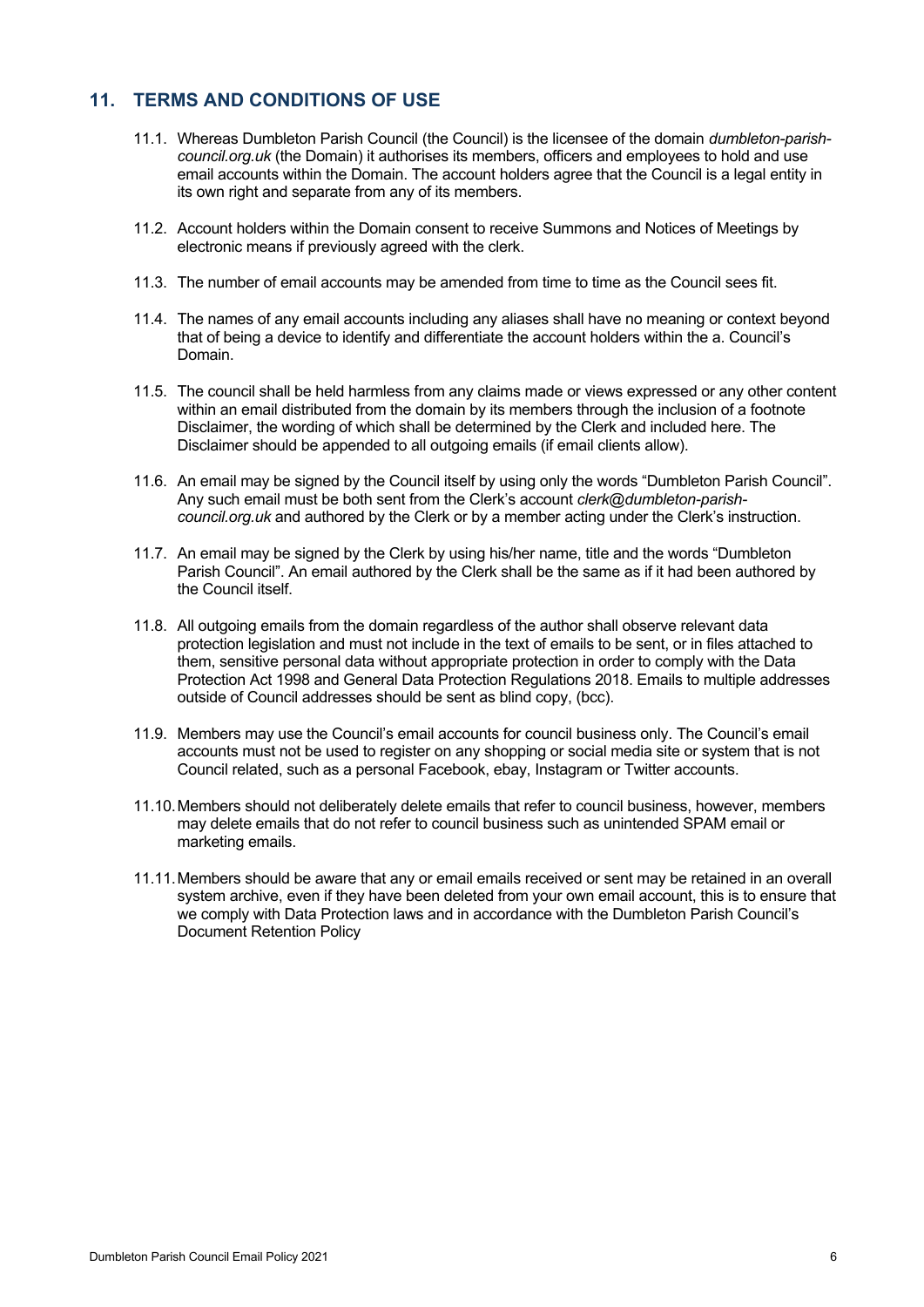# **12. GOOD PRACTICE**

- 12.1. Users should not send or forward any chain emails (e.g. jokes and virus warnings) from their Council email account as both of these can contain malware. In addition, almost all virus warnings and police warnings circulating via email are hoaxes.
- 12.2. Remember that the authenticity of any email received cannot be guaranteed, especially with the prevalence of email "spoofing" (emails pretending to come from a source gathered through dubious means). In particular, users should always avoid opening any attachments to emails that are unexpected.
- 12.3. When sending an email, users should only "cc" and "bcc" people who really need to be informed. Users should take care when using the "Reply to All" function as this may be inappropriate, especially when you have been the blind recipient.
- 12.4. Email etiquette construes capitalisation as SHOUTING, so it's best to avoid inappropriate use of upper case in messages.

# **13. SETTING UP AND CLOSING AN EMAIL ACCOUNT**

- 13.1. The Parish Clerk (or other designated person) will set up a new email account as required.
- 13.2. For new councillors, this will normally be within 72 hours of becoming a councillor and for any other position it will normally be within 7 days.
- 13.3. When councillors, employees, volunteers and any other person who is directly connected with the council ceases to be part of the Parish Council, their email account will be closed down and all emails (sent or received) will be archived in accordance with the law

#### **14. RESTRICTION OF EMAIL SERVICE**

- 14.1. If it becomes clear that any councillor, employee, volunteer or any other person who is directly connected with the council is misusing the email system and using it in a way that a competent person would deem as being inappropriate, then the Parish Clerk (after consultation with the Chair of the Council or in their absence the Vice-Chair) may restrict or suspend the account.
- 14.2. This will only normally occur if:
	- i. A person is sending inappropriate emails.
	- ii. A person is sending emails that are deemed to be harassing.
	- iii. A person is sending emails that are in breach of equality law.
	- iv. A person is sending political emails.
	- v. A person is sending deliberately damaging emails.
	- vi. A person is sending emails that do not represent Council doctrine.
	- vii. A person is sending emails containing confidential information to third parties, without express permission.
	- viii. A person is sending emails that deliberately breach of Data Protection Laws or General Data Protect Regulations.
	- ix. A person is found to be forwarding council business via personal emails that have been sent to them via the council email system